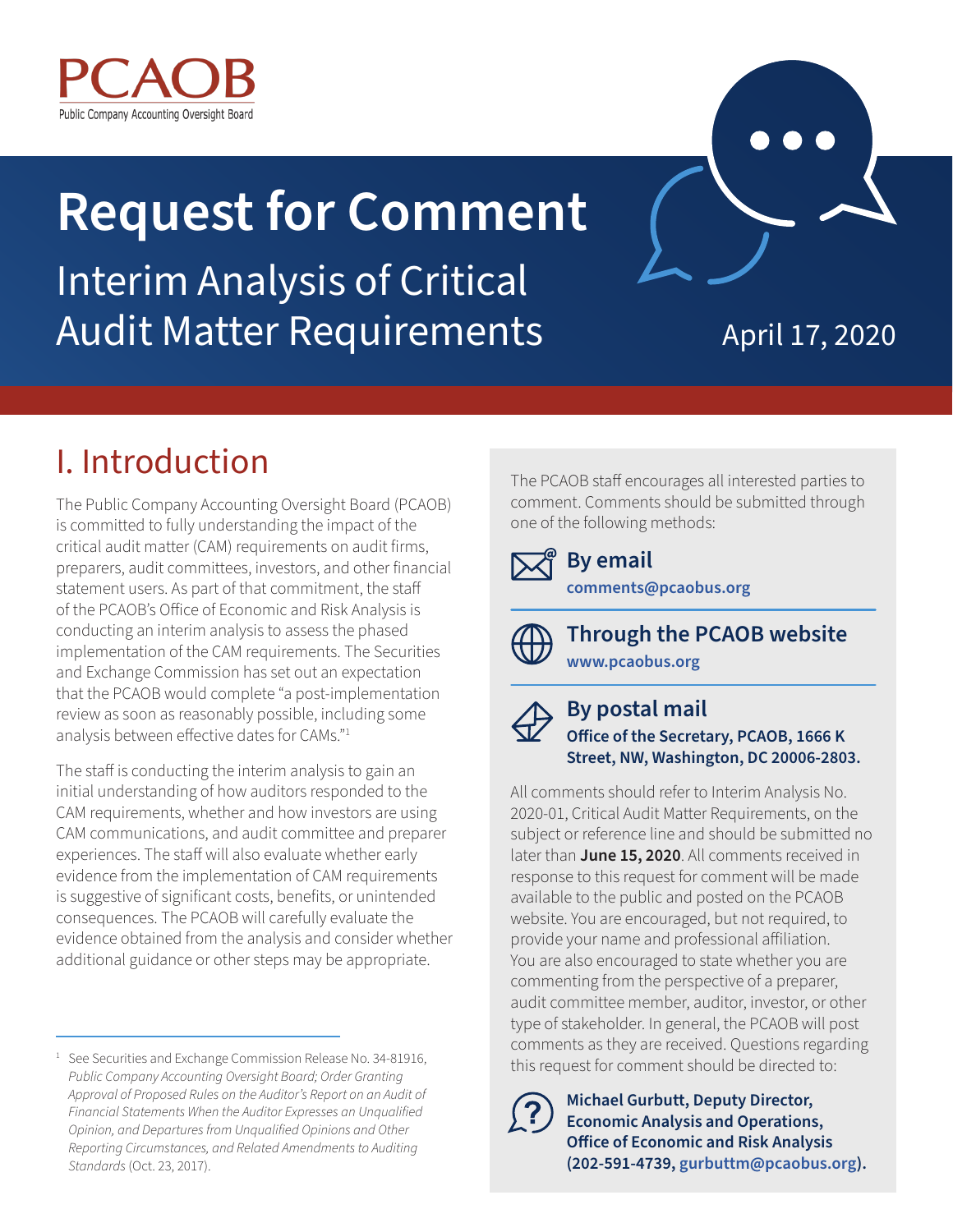To inform the interim analysis, the staff of the PCAOB's Office of Economic and Risk Analysis is conducting surveys and targeted interviews of impacted stakeholders including auditors, preparers, audit committee members, investors, and other financial statement users. This request for comment supplements those data collection activities and provides a mechanism for all interested stakeholders to provide information on initial experiences with CAM implementation. The PCAOB expects to produce a report in the fourth quarter of 2020 to communicate findings and provide stakeholders with early insights into initial CAM implementation.

The PCAOB staff will also conduct a post-implementation review of AS 3101, *The Auditor's Report on an Audit of Financial Statements When the Auditor Expresses an Unqualified Opinion*, after a reasonable period of time following the full implementation of the standard. The post-implementation review will also be made available to the public. Further information on [post-implementation reviews](https://pcaobus.org/EconomicAndRiskAnalysis/pir/Pages/default.aspx) is available on the PCAOB website.

# II. Background Information

In 2017, the PCAOB adopted and the Securities and Exchange Commission approved AS 3101. Among other things, the standard requires the auditor to communicate CAMs. A CAM is defined as any matter arising from the audit of the financial statements that was communicated or required to be communicated to the audit committee and that: (1) relates to accounts or disclosures that are material to the financial statements and (2) involved especially challenging, subjective, or complex auditor judgment. For each CAM communicated in the auditor's report, the auditor is required to: (1) identify the CAM; (2) describe the principal considerations that led the auditor to determine that the matter is a CAM; (3) describe how the CAM was addressed in the audit; and (4) refer to the relevant financial statement accounts or disclosures that relate to the CAM. The CAM requirements are in effect for audits of large accelerated filers with fiscal years ending on or after June 30, 2019. The second effective date, which impacts audits of all other companies to which the requirements apply, is for audits of fiscal years ending on or after December 15, 2020.

The PCAOB adopted the standard to make the auditor's report more relevant and informative to investors and other financial statement users by requiring more information about the audit. The communication of CAMs arising from the audit is intended to inform investors and other financial statement users about matters that required especially challenging, subjective, or complex auditor judgment, and the response that the auditor had to those matters. **Further information on the [new](https://pcaobus.org/Standards/Implementation-PCAOB-Standards-rules/Pages/new-auditors-report.aspx)  [auditor's report](https://pcaobus.org/Standards/Implementation-PCAOB-Standards-rules/Pages/new-auditors-report.aspx) is available on the PCAOB website.**

# III. Request for Comment

The PCAOB staff is seeking comment on stakeholders' initial experiences with CAMs. You are encouraged to respond to any or all of the following questions. In all cases, the staff encourages commenters to provide data, evidence, and/or specific examples in support of comments. Given that different stakeholders may have different experiences with CAMs, commenters may find certain questions more relevant to their experiences.

### **Questions for investors, analysts, and other financial statement users:**

- 1. Have you as an investor, analyst, or other financial statement user read any auditors' reports that contain CAMs? Approximately how many? Why did you read them? Prior to CAM implementation, did you read auditors' reports?
- 2. What effects, if any, have investors, analysts, or other financial statement users experienced from the communication of CAMs in the auditor's report? For example, have any of the following changed as a result of CAM communications:
	- Ability to analyze companies' financial statements or make investment decisions
	- Content of analyst reports or internal buy/sell/hold recommendations
	- Interactions with management, such as developing new or better-informed questions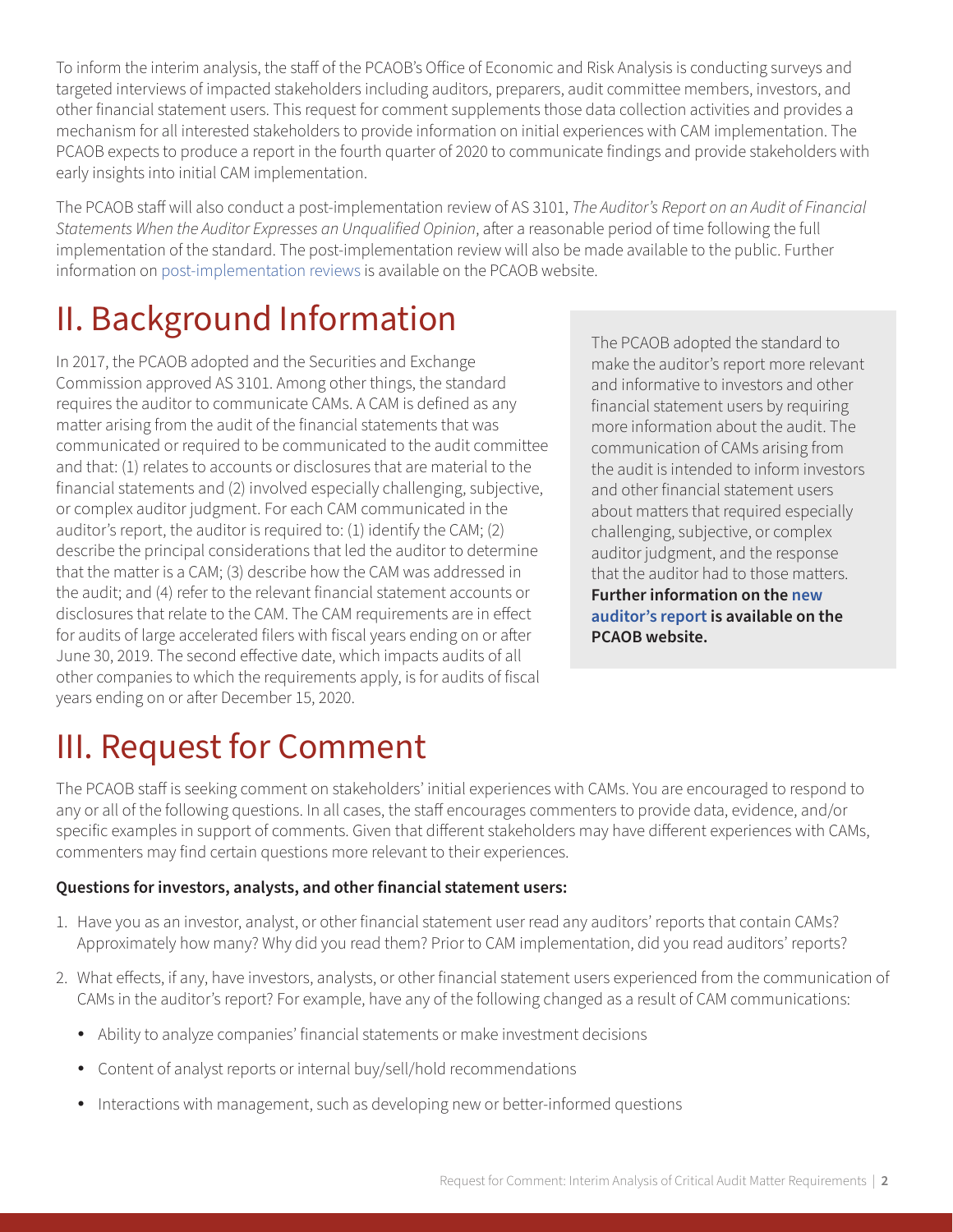- Understanding of disclosures made by company management (e.g., in MD&A)
- Understanding of auditors' work
- Proxy voting decisions, including ratification of the audit committee's choice of external auditor

Please describe how CAM communications contributed to the changes and, if applicable, whether you anticipate additional changes in the future.

3. If you are an investor, analyst, or other financial statement user who has read CAMs for multiple public companies, did you find some CAMs to be more useful than others? If so, what were the factors that made them more useful?

#### **Questions for preparers, audit committee members, and auditors:**

- 4. Have preparers and audit committees experienced any changes in the financial reporting process as a consequence of CAM communications in the auditor's report? For example, has the communication of CAMs led to changes in controls or practices around financial reporting and disclosure? Did CAM communications result in any reconsideration of, or changes to, disclosures management made in company filings (e.g., notes to the financial statements, critical accounting estimates, MD&A, or risk factors)?
- 5. Have CAM communications had any impact on how audit committees approach their role and responsibilities?
- 6. Have auditors or preparers experienced any changes in a specific audit because of CAM requirements? For example, were there changes to the nature, timing, or extent of audit procedures performed on matters identified as CAMs, not because of changes in circumstances but because of CAM requirements?
- 7. Did CAM requirements lead to changes in communications between auditors, audit committees, or preparers? For instance, were there changes in the nature or frequency of communications during the audit process? Did audit committee members ask more or different types of questions? Was there more focus on matters that were identified as CAMs?
- 8. Based on your experience as a preparer or auditor, what were the most significant activities that led to CAM-related costs? First, please describe each activity, including any preparatory activities (e.g., pilots or dry-runs). Next, please estimate the total costs related to CAM requirements in hours (and external spend, if applicable) for each of those activities for each calendar year from 2017-2019 and the period January-April 2020, distinguishing, to the extent possible, between costs related to preparatory activities and costs related to recurring activities. Finally, for any activities that will be recurring, state whether you believe the costs will increase, decrease, or not change for each activity in future years.

#### **Costs to preparers may include:**

- Fees paid to third parties, including the portion of audit fees attributable to CAM communications and legal fees arising from review of CAM communications
- Time spent by company employees and audit committee members on CAM communications
- Other incremental labor costs directly related to CAM communications

#### **Costs to audit firms may include:**

- Development and implementation of audit policies, procedures, methodology, tools, guidance, review processes, and other infrastructure directly related to CAMs
- Development and delivery of training directly related to CAMs, including time spent by individuals attending the training